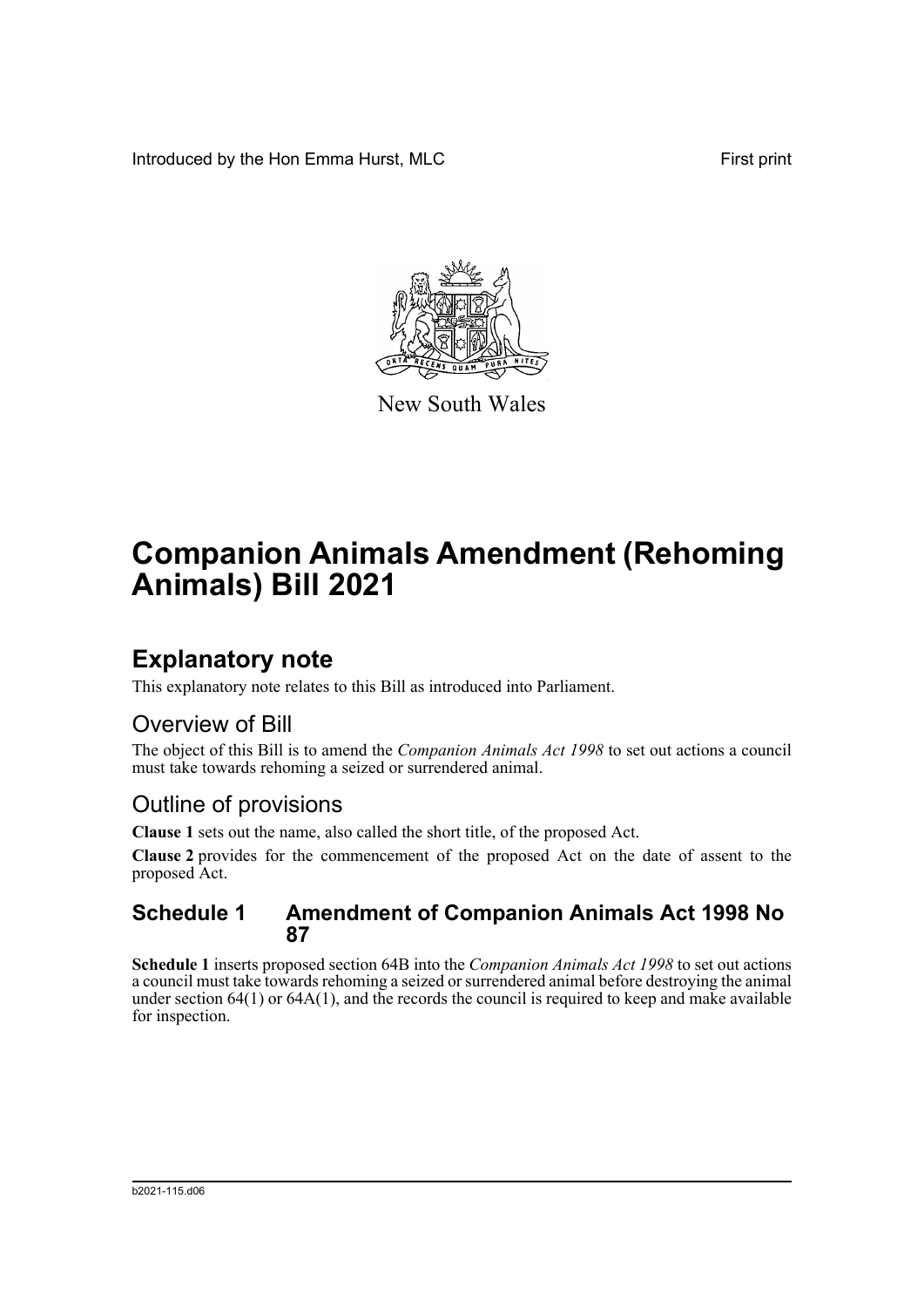Introduced by the Hon Emma Hurst, MLC First print



New South Wales

# **Companion Animals Amendment (Rehoming Animals) Bill 2021**

## **Contents**

| Schedule 1 | <b>Amendment of Companion Animals Act 1998 No 87</b> |      |
|------------|------------------------------------------------------|------|
|            | 2 Commencement                                       |      |
|            | Name of Act                                          |      |
|            |                                                      | Page |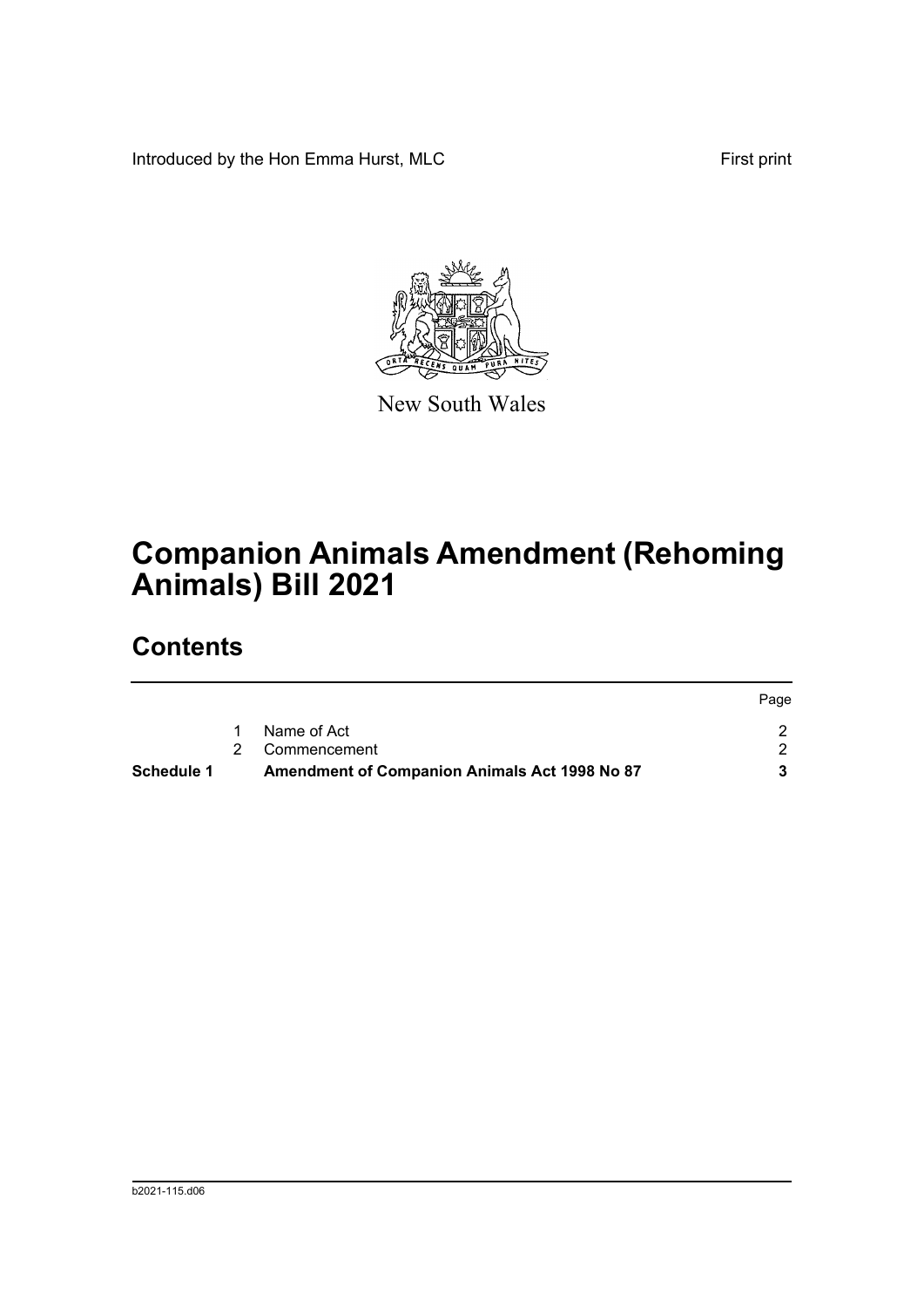

New South Wales

# **Companion Animals Amendment (Rehoming Animals) Bill 2021**

No , 2021

### **A Bill for**

An Act to amend the *Companion Animals Act 1998* to set out actions a council must take towards rehoming a seized or surrendered animal; and for related purposes.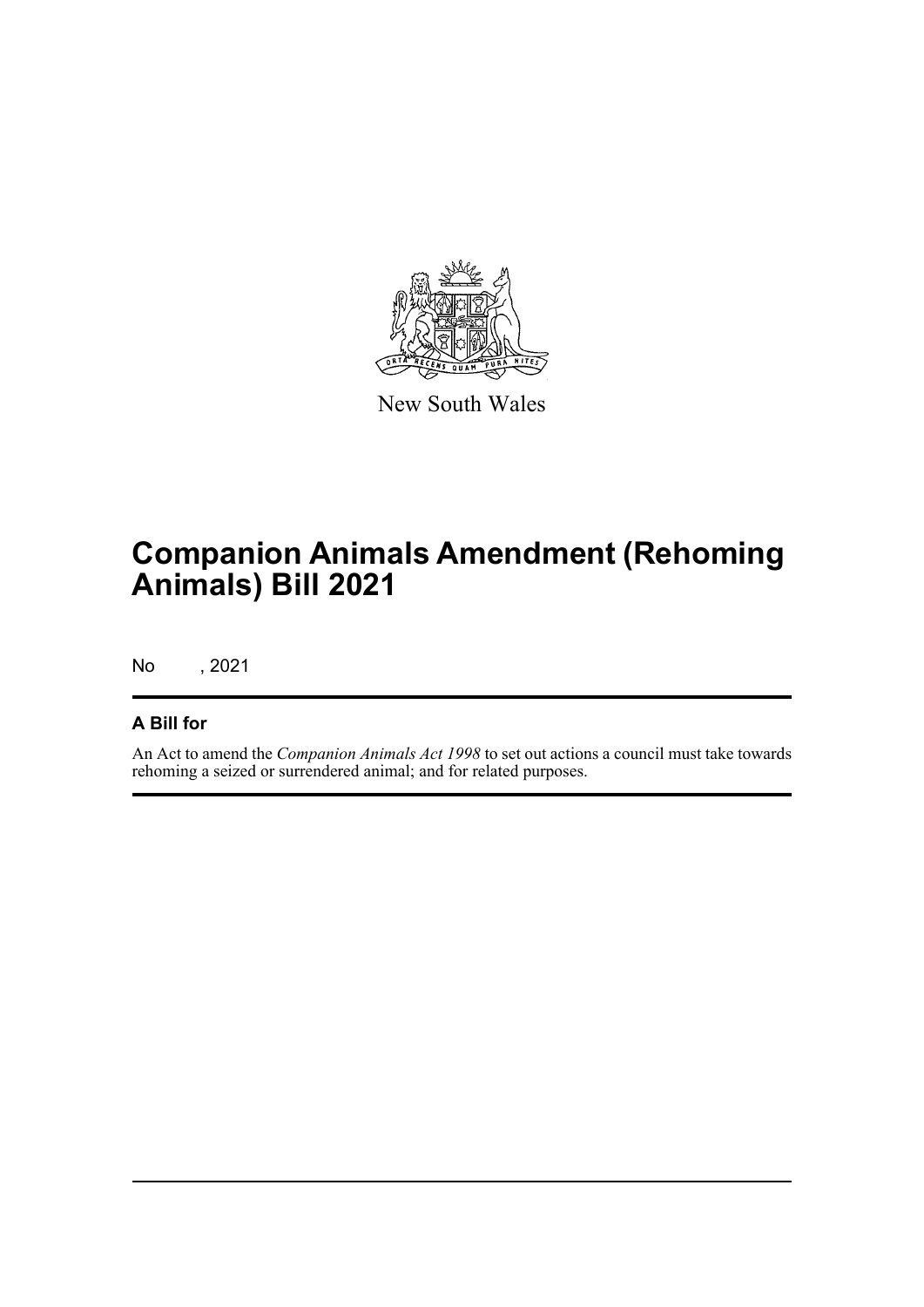<span id="page-3-1"></span><span id="page-3-0"></span>

| The Legislature of New South Wales enacts—                               |               |
|--------------------------------------------------------------------------|---------------|
| Name of Act                                                              | $\mathcal{P}$ |
| This Act is the Companion Animals Amendment (Rehoming Animals) Act 2021. | 3             |
| <b>Commencement</b>                                                      | 4             |
| This Act commences on the date of assent to this Act.                    | 5             |
|                                                                          |               |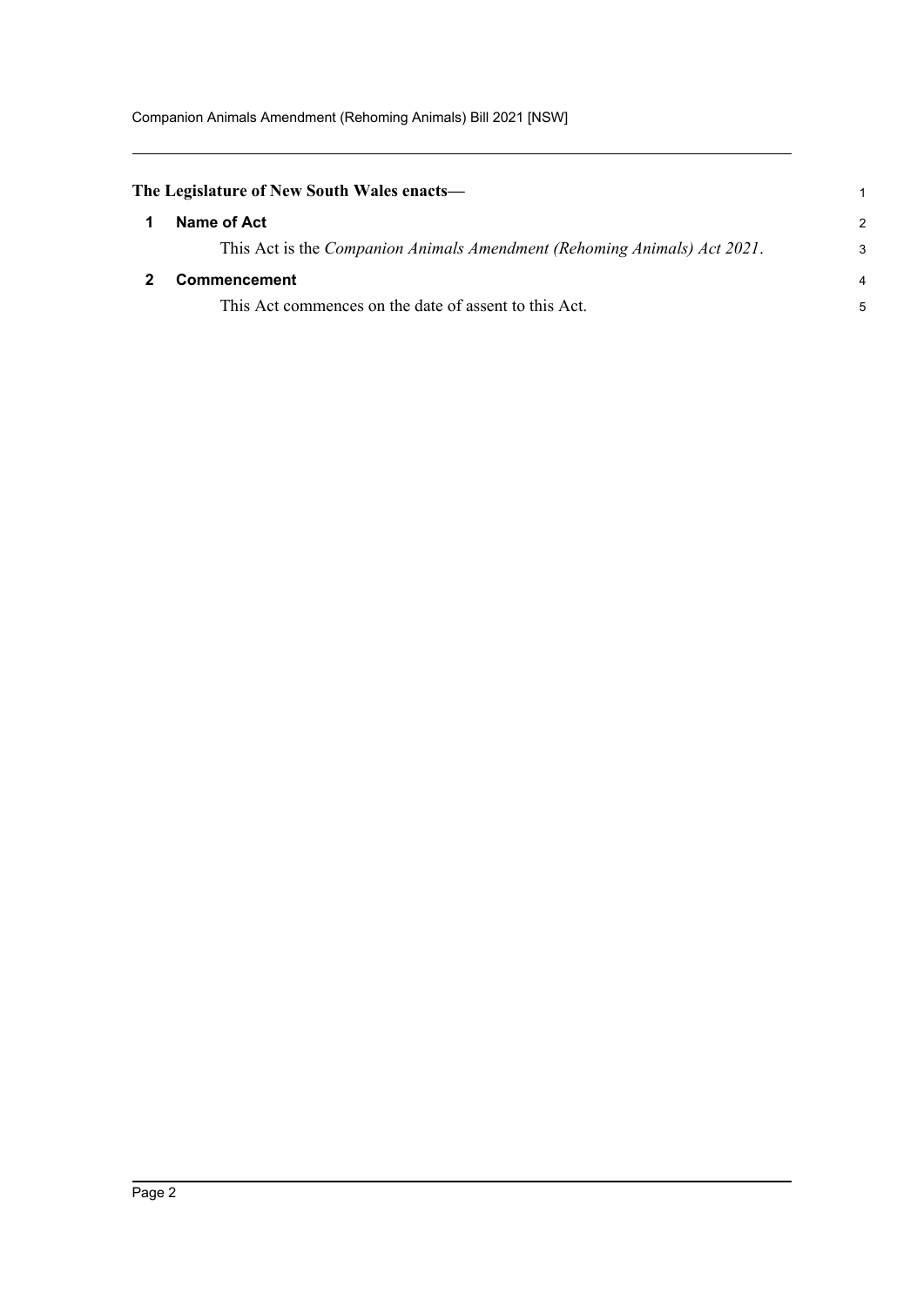#### <span id="page-4-0"></span>**Schedule 1 Amendment of Companion Animals Act 1998 No 87**

#### **Section 64B**

Insert after section 64A—

#### **64B Rehoming seized or surrendered animals**

- (1) A council must, before taking action under section 64 or 64A to destroy a seized or surrendered animal—
	- (a) give written notice to at least 2 rehoming organisations that the animal is available for rehoming, and

1  $\mathcal{L}$ 

3 4

- (b) take reasonable steps to advertise the animal as available for rehoming.
- (2) The notice given under subsection  $(1)(a)$  must specify the period of time, not less than 7 days from the date the notice is given, during which the animal is available for rehoming.
- (3) If a rehoming organisation, whether or not the organisation was given written notice under subsection  $(1)(a)$ , gives the council written notice that it is able to rehome an animal, the council must—
	- (a) not destroy the animal, and
	- (b) make arrangements to transfer the animal to the organisation for rehoming.
- (4) Subsection (3) does not apply if the rehoming organisation fails to take custody of the animal within—
	- (a) 7 days of giving the written notice, or
	- (b) a longer period agreed in writing between the council and the organisation.
- (5) A council must keep and make available for inspection the following records—
	- (a) for an animal rehomed under this section—a record identifying the animal,
	- (b) for an animal destroyed under section 64 or 64A—
		- (i) a record identifying the animal, and
		- (ii) the actions the council took under this section to rehome the animal, and
		- (iii) alternative action the council considered before destroying the animal.
- (6) This section does not apply to an animal that, in the opinion of a veterinary practitioner, is so severely injured, so diseased or in such a physical condition that it is cruel to keep the animal alive.